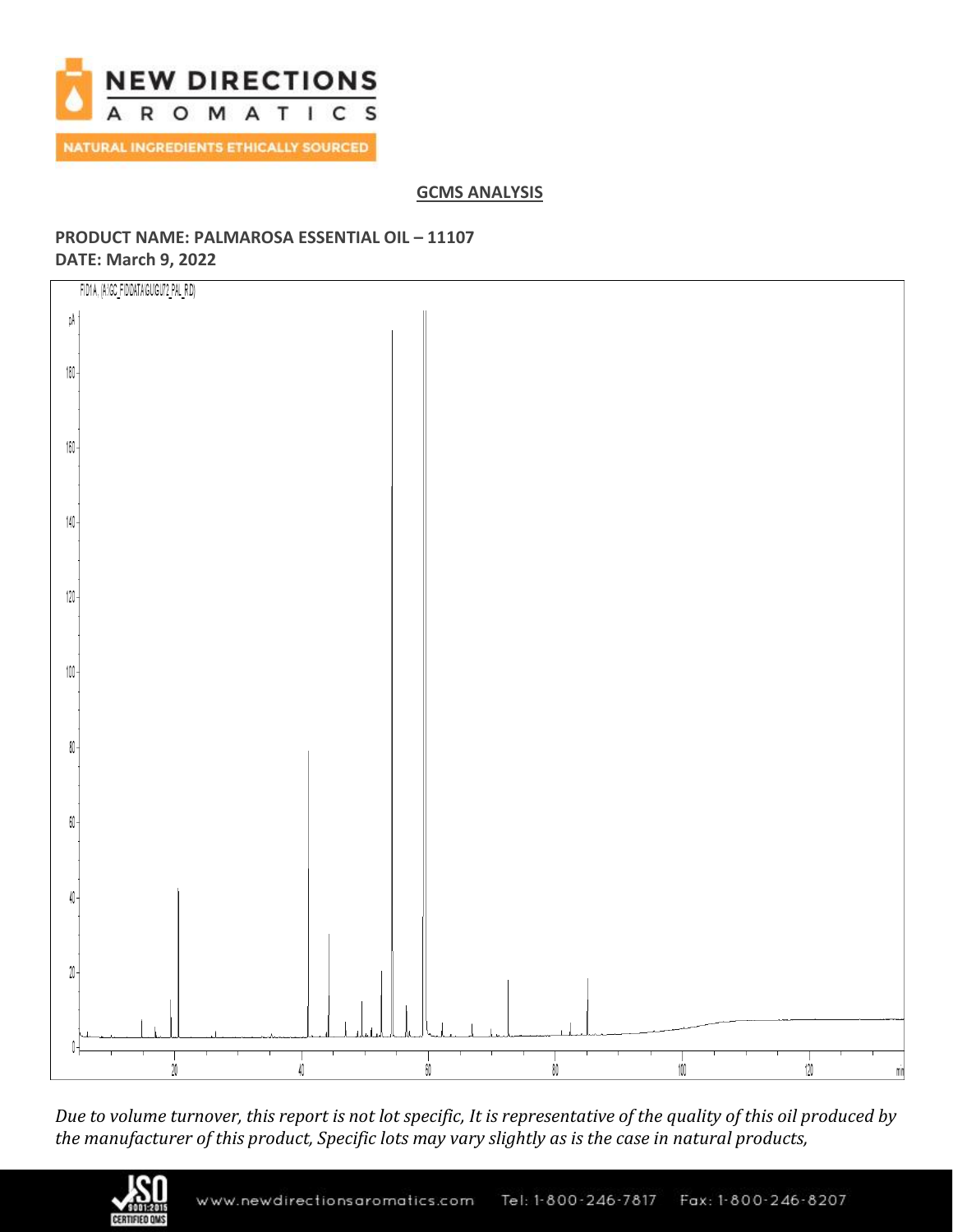

**NATURAL INGREDIENTS ETHICALLY SOURCED** 

# **GCMS ANALYSIS** *(cont'd,)*

### **PRODUCT NAME: PALMAROSA ESSENTIAL OIL – 11107**

| <b>Peak</b>             | RT (min) | <b>Compound name</b>        | $\frac{0}{0}$ |
|-------------------------|----------|-----------------------------|---------------|
| 1                       | 6,21     | <b>ETHANOL</b>              | 0,02          |
| $\overline{2}$          | 10,00    | <b>CAMPHENE</b>             | 0,02          |
| $\overline{3}$          | 14,82    | beta-MYRCENE                | 0,13          |
| $\overline{\mathbf{4}}$ | 16,96    | <b>LIMONENE</b>             | 0,08          |
| $\overline{5}$          | 17,20    | 1-BUTANOL, 2-METHYL-        | 0,03          |
| 6                       | 17,72    | cis-ARBUSCULON              | 0,01          |
| $\overline{7}$          | 19,40    | cis-beta-OCIMENE            | 0,28          |
| 8                       | 20,55    | trans-beta-OCIMENE          | 1,14          |
| 9                       | 25,80    | 4-NONANONE                  | 0,02          |
| 10                      | 26,41    | 5-HEPTEN-2-ONE, 6-METHYL-   | 0,05          |
| 11                      | 33,76    | <b>LINALOOL Cis-OXIDE</b>   | 0,01          |
| 12                      | 35,25    | <b>MENTHONE</b>             | 0,04          |
| 13                      | 35,73    | <b>LINALOOL trans-OXIDE</b> | 0,01          |
| 14                      | 41,06    | <b>LINALOOL</b>             | 2,37          |
| 15                      | 41,64    | <b>LINALYL ACETATE</b>      | 0,03          |
| 16                      | 43,89    | beta-ELEMENE                | 0,06          |
| 17                      | 44,28    | beta-CARYOPHYLLENE          | 0,93          |
| 18                      | 46,92    | <b>MENTHOL</b>              | 0,13          |
| 19                      | 48,82    | alpha-HUMULENE              | 0,06          |
| 20                      | 49,49    | <b>NERAL</b>                | 0,32          |
| 21                      | 50,12    | gamma-SELINENE              | 0,04          |
| 22                      | 50,39    | alpha-TERPINEOL             | 0,02          |
| 23                      | 50,99    | NERYL ACETATE               | 0,08          |
| 24                      | 51,85    | <b>SESQUITERPENE</b>        | 0,03          |
| 25                      | 52,31    | <b>GERANYL FORMIATE</b>     | 0,03          |
| $\overline{26}$         | 52,58    | <b>GERANIAL</b>             | 0,58          |
| 27                      | 54,27    | <b>GERANYL ACETATE</b>      | 9,15          |
| 28                      | 54,47    | <b>CITRONELLOL</b>          | 0,02          |
| 29                      | 56,47    | <b>NEROL</b>                | 0,28          |
| 30                      | 56,96    | cis-ISOGERANIOL             | 0,06          |

### **Disclaimer & Caution**

Please refer to all relevant technical information specific to the product, prior to use, The information contained in this document is obtained from current and reliable sources, New Directions Aromatics Inc, provides the information contained herein, but makes no representation as to its comprehensiveness or accuracy, Individuals receiving this information must exercise their independent judgment in determining its appropriateness for a particular purpose, The user of the product is solely responsible for compliance with all laws and regulations applying to the use of the products, including intellectual property rights of third parties, As the ordinary or otherwise use(s) of this product is outside the control of New Directions Aromatics Inc,, no representation or warranty, expressed or implied, is made as to the effect(s) of such use(s), (including damage or injury), or the results obtained, The liability of New Directions Aromatics Inc, is limited to the value of the goods and does not include any consequential loss, New Directions Aromatics Inc, shall not be liable for any errors or delays in the content, or for any actions taken in reliance thereon, New Directions Aromatics Inc, shall not be responsible for any damages resulting from use of or reliance upon this information, In the event of any dispute, the Customer hereby agrees that Jurisdiction is limited to the province of Ontario, Canada